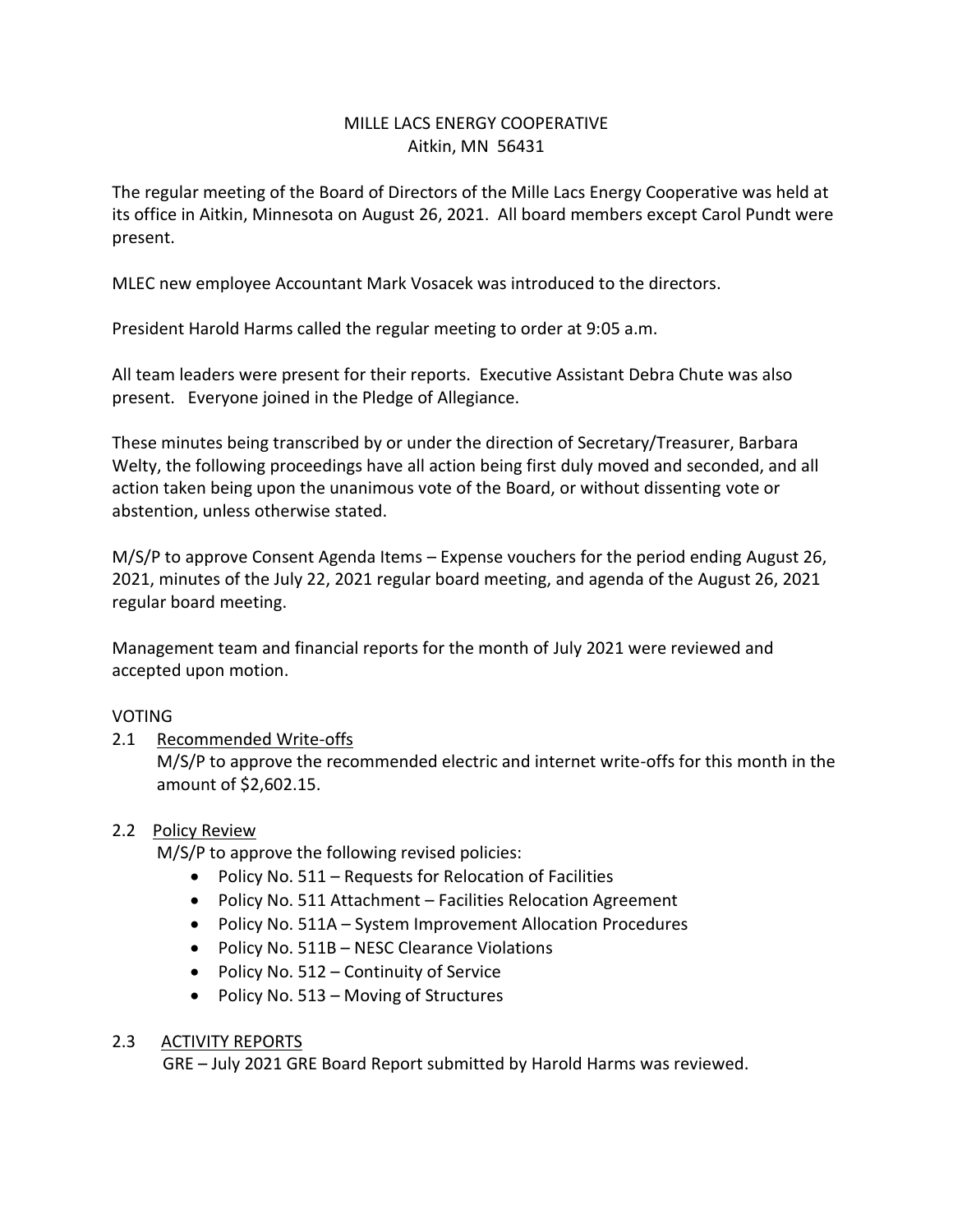MREA – August 2021 Board of Directors minutes were reviewed.

RUS – None

CFC – 2021 CFC District 6 meeting notice and director candidate information was reviewed.

M/S/P to approve CFC Nominating Committee report. M/S/P to vote for Barbara Hamilton as CFC Director.

M/S/P to approve Harold Harms as voting delegate.

NRECA Legal Seminar Report submitted by Heinrich Brucker was reviewed.

NRECA Region Meeting – All directors except Carol Pundt will be attending the September 16 and 17 region meeting via online. Sarah Cron will also be attending. Harold Harms is MLEC's voting delegate and Aileen DeMenge as alternate delegate for NRECA's Region 6 Meeting.

MAC – None

FEDERATED – None

 $NRTC -$ 

MLEC received a check from NRTC in the amount of \$9,876.30. This represents the reminder of 2004 and a portion of 2005 patronage balance, and 30% of 2020 patronage. RESCO – None

NISC – None

Other –

 CoBank – 2021 Director Election Ballot and candidate information was reviewed. M/S/P to vote for Robert McLennan as Central Region CoBank Director.

M/S/P to accept the activity reports.

# REPORTS

### 3.1 Safety Control

Deanna Soderberg of PSL presented Defensive Driving on August  $17<sup>th</sup>$  to all inside staff.

The next scheduled Safety Training will be September 17th with Deanna Soderberg of PLS presenting *Review of DOT Drug Policy.* 

The 2021 Safety Cross was reviewed.

# SCHEDULED MEETINGS

4.1 NRECA Regional Meeting

Online dates – September 16 – 17, 2021 Attending: All directors except Carol Pundt will be attending via online. Sarah Cron will also be attending.

### 4.2 MREA Legislative Summit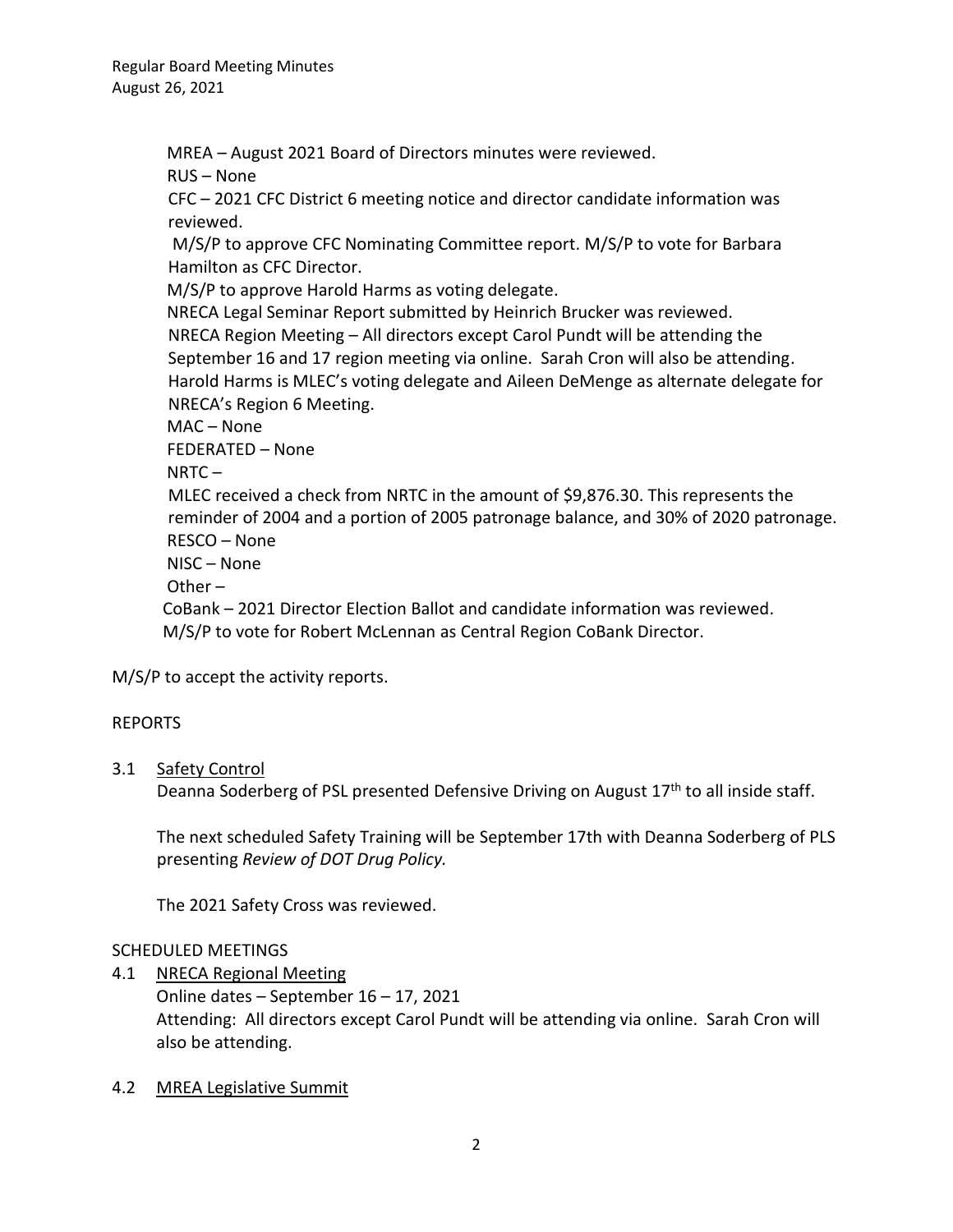November 16, 2021, Thursday, MREA Office, Maple Grove

Attending: Barb Welty

4.3 Garrison Commercial Club Fall Membership Dinner and Meeting October 19, 2021, Tuesday, Harbor Inn Attending: Barb Welty

### 4.4 Other Meeting Information Three months look ahead @ MLEC Board meeting NON-Reoccurring Agenda Items:

- September  $23^{\text{rd}}$ :
	- o Cold Weather Rule Appeals Committee
	- o Budget Parameters for 2022
	- o NRECA Board Governance Video or Article
- $\bullet$  October 28<sup>th</sup>:
	- o System Tour
	- o Unclaimed Property
	- o Preliminary 2022 Budget Review
- November  $30^{th}$ :
	- o Updated Preliminary 2022 Budget Review
	- o Proposed General Retirement of Capital Credits
	- o NRECA Board Governance Video or Article

Remaining MREA 2021 Board Meeting Dates:

- Tuesday Wednesday, October 19 20
- Tuesday Wednesday, December 21 22

NOTE: If anyone is interested in attending a MREA Board meeting, please let Deb Chute and Director Barb Welty know so arrangements can be made.

### 4.5 Board Meeting Dates

- o Thursday, September 23, 2021
- o Thursday, October 28, 2021
- o Tuesday, November 30, 2021

M/S/P to approve Tuesday, November 30, 2021 Board meeting date.

M/S/P to approve director participation at all scheduled meetings.